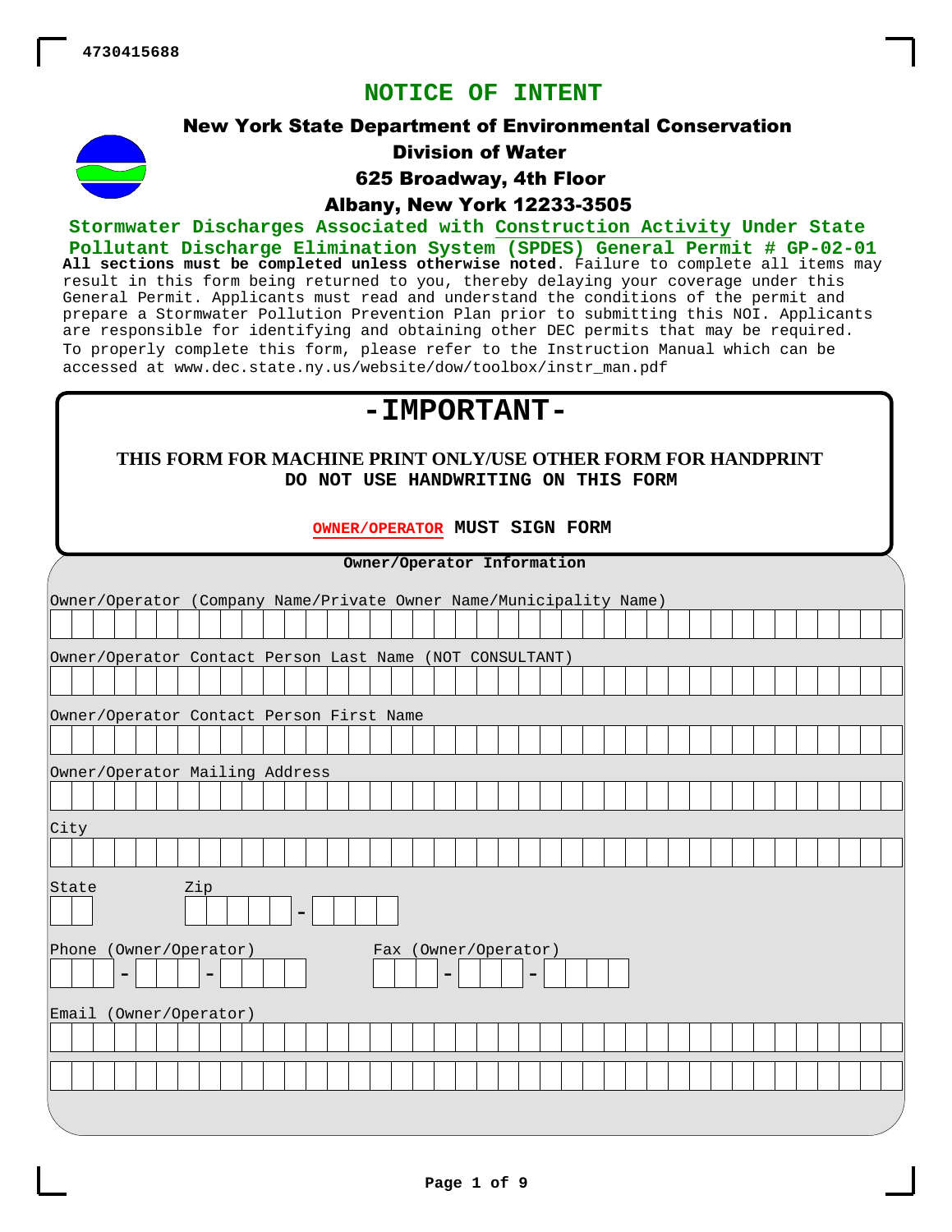**Location Information**

| Project Site Information                               |                                                                         |  |  |  |  |  |  |  |  |  |  |  |
|--------------------------------------------------------|-------------------------------------------------------------------------|--|--|--|--|--|--|--|--|--|--|--|
| Project/Site Name                                      |                                                                         |  |  |  |  |  |  |  |  |  |  |  |
|                                                        |                                                                         |  |  |  |  |  |  |  |  |  |  |  |
| Street Address (NOT P.O. BOX)                          |                                                                         |  |  |  |  |  |  |  |  |  |  |  |
|                                                        |                                                                         |  |  |  |  |  |  |  |  |  |  |  |
| City/Town/Village (THAT ISSUES BUILDING PERMIT)        |                                                                         |  |  |  |  |  |  |  |  |  |  |  |
|                                                        |                                                                         |  |  |  |  |  |  |  |  |  |  |  |
|                                                        |                                                                         |  |  |  |  |  |  |  |  |  |  |  |
| State<br>Zip<br>$ N $ $\overline{Y}$<br>$\blacksquare$ |                                                                         |  |  |  |  |  |  |  |  |  |  |  |
| DEC Region (if known)<br>County                        |                                                                         |  |  |  |  |  |  |  |  |  |  |  |
|                                                        |                                                                         |  |  |  |  |  |  |  |  |  |  |  |
| Name of Nearest Cross Street                           |                                                                         |  |  |  |  |  |  |  |  |  |  |  |
|                                                        |                                                                         |  |  |  |  |  |  |  |  |  |  |  |
| Distance to Nearest Cross Street (Feet)                | Direction to Nearest Cross Street                                       |  |  |  |  |  |  |  |  |  |  |  |
|                                                        | $\bigcirc$ North<br>$\bigcirc$ South $\bigcirc$ East<br>$\bigcirc$ West |  |  |  |  |  |  |  |  |  |  |  |
|                                                        |                                                                         |  |  |  |  |  |  |  |  |  |  |  |

1. Provide the Geographic Coordinates for the project site in NYTM Units. To do this you **must** go to the NYSDEC Stormwater Interactive Map on the DEC website at:

#### **www.dec.state.ny.us/website/imsmaps/stormwater/viewer.htm**

Zoom into your Project Location such that you can accurately click on the centroid of your site. Once you have located your project site go to the dropdown menu on the left and choose "Get Coordinates". Click on the center of your site and a small window containing the X, Y coordinates in UTM will pop up. Transcribe these coordinates into the boxes below. For problems with the interactive map use the help function.

| X Coordinates (Easting) | Y Coordinates (Northing) |
|-------------------------|--------------------------|
|                         |                          |
|                         |                          |

## 2. What is the nature of this construction project?

| O New Construction                                          |
|-------------------------------------------------------------|
| $\circ$ Redevelopment with increase in imperviousness       |
| $\bigcirc$ Redevelopment with no increase in imperviousness |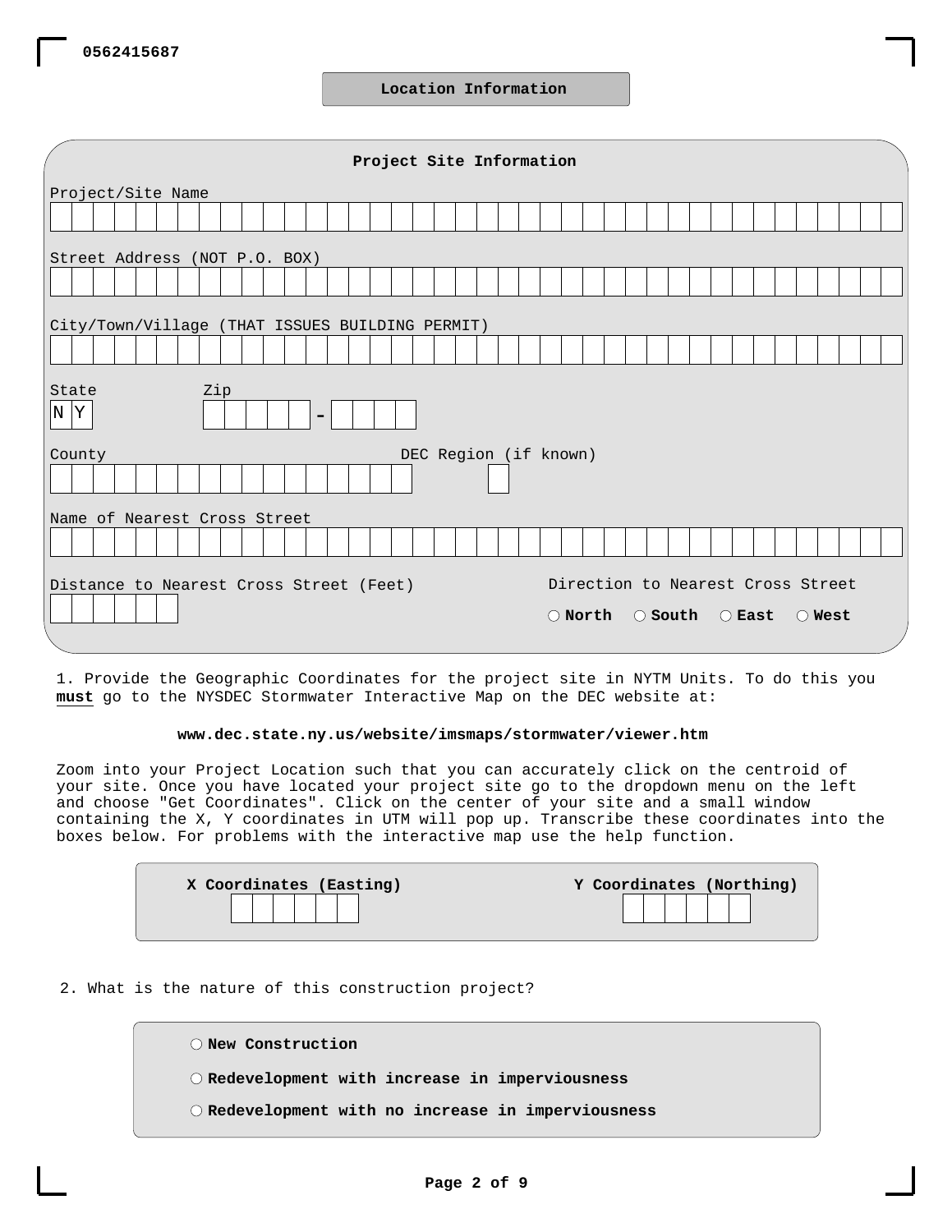$\subset$ 

3. Select the predominant land use for both pre and post development conditions. **SELECT ONLY ONE CHOICE FOR EACH**

| <b>Pre-Development</b><br>Existing Land Use | Post-Development<br>Future Land Use |  |  |  |  |  |  |  |  |  |  |  |  |  |
|---------------------------------------------|-------------------------------------|--|--|--|--|--|--|--|--|--|--|--|--|--|
| $\bigcirc$ FOREST                           | O SINGLE FAMILY HOME                |  |  |  |  |  |  |  |  |  |  |  |  |  |
| O PASTURE/OPEN LAND                         | O SINGLE FAMILY SUBDIVISION         |  |  |  |  |  |  |  |  |  |  |  |  |  |
| O CULTIVATED LAND                           | O TOWN HOME RESIDENTIAL             |  |  |  |  |  |  |  |  |  |  |  |  |  |
| O SINGLE FAMILY HOME                        | O MULTIFAMILY RESIDENTIAL           |  |  |  |  |  |  |  |  |  |  |  |  |  |
| O SINGLE FAMILY SUBDIVISION                 | O INSTITUTIONAL/SCHOOL              |  |  |  |  |  |  |  |  |  |  |  |  |  |
| O TOWN HOME RESIDENTIAL                     | $\bigcirc$ INDUSTRIAL               |  |  |  |  |  |  |  |  |  |  |  |  |  |
| O MULTIFAMILY RESIDENTIAL                   | COMMERCIAL                          |  |  |  |  |  |  |  |  |  |  |  |  |  |
| O INSTITUTIONAL/SCHOOL                      | O ROAD/HIGHWAY                      |  |  |  |  |  |  |  |  |  |  |  |  |  |
| INDUSTRIAL                                  | O RECREATIONAL/SPORTS FIELD         |  |  |  |  |  |  |  |  |  |  |  |  |  |
| O COMMERCIAL                                | $\bigcirc$ BIKE PATH/TRAIL          |  |  |  |  |  |  |  |  |  |  |  |  |  |
| $\bigcirc$ ROAD/HIGHWAY                     | O SUBSURFACE UTILITY                |  |  |  |  |  |  |  |  |  |  |  |  |  |
| O RECREATIONAL/SPORTS FIELD                 | O PARKING LOT                       |  |  |  |  |  |  |  |  |  |  |  |  |  |
| O BIKE PATH/TRAIL                           | $\bigcirc$ OTHER                    |  |  |  |  |  |  |  |  |  |  |  |  |  |
| O SUBSURFACE UTILITY                        |                                     |  |  |  |  |  |  |  |  |  |  |  |  |  |
| O PARKING LOT                               | <b>OTHER</b>                        |  |  |  |  |  |  |  |  |  |  |  |  |  |
| $\bigcirc$ OTHER                            |                                     |  |  |  |  |  |  |  |  |  |  |  |  |  |
| OTHER                                       |                                     |  |  |  |  |  |  |  |  |  |  |  |  |  |
|                                             |                                     |  |  |  |  |  |  |  |  |  |  |  |  |  |

4. Will future use of this site be an agricultural property as defined by the NYS Agriculture and Markets Law ? **Yes No**

**Yes No**

5. Is this a project which does not require coverage under the General Permit (e.g. Project done under an Individual SPDES Permit, 401 Certification or department approved remediation)?

|  |             |  |  | 6. Is this property owned by a state authority, state agency or local $\begin{array}{ c c c c c }\hline\textbf{ } & \textbf{ } & \textbf{ } & \textbf{ } \\ \hline \end{array}$ |  |  |  |
|--|-------------|--|--|---------------------------------------------------------------------------------------------------------------------------------------------------------------------------------|--|--|--|
|  | government? |  |  |                                                                                                                                                                                 |  |  |  |

7. In accordance with the larger common plan of development or sale; enter the total project site acreage, the acreage to be disturbed and the future impervious area (acreage)within the disturbed area. Round to the nearest tenth of an acre.

| Total Project Site Acreage Acreage to be Disturbed | Impervious Area within Disturbed |
|----------------------------------------------------|----------------------------------|
|                                                    |                                  |

8. Will there be more than 5 acres disturbed at any given time?

**Yes No**

9. Indicate the percentage of each Hydrologic Soil Group(HSG) at the site.

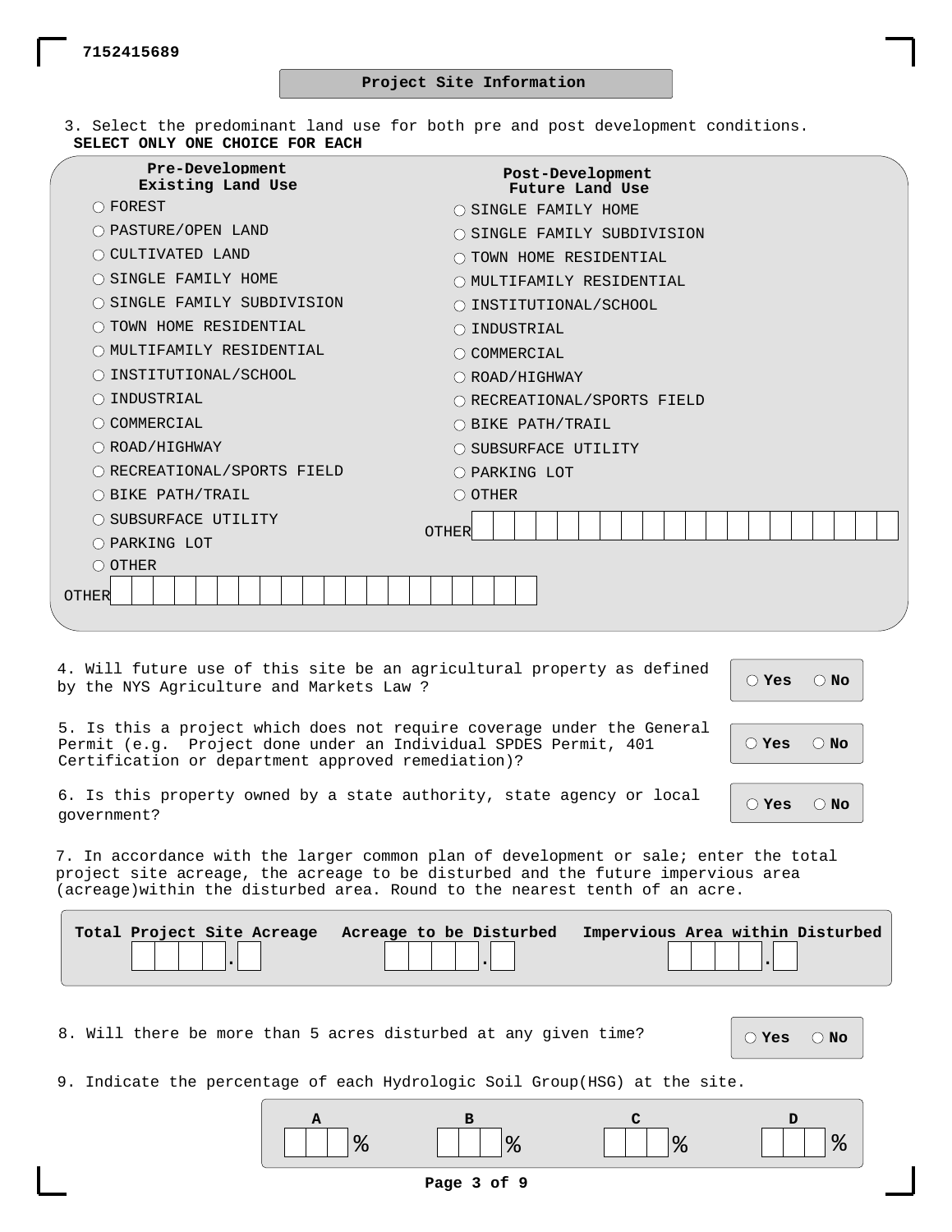10. Is this a phased project? (**if yes, The SWPPP must address all planned phases)**

11. Enter the planned start and end dates of the disturbance activities

| Start Date | End Date |
|------------|----------|
|            |          |

## **Receiving System(s)**

12. Provide the name of the surface waterbody(ies) into which construction site runoff will discharge.

| For Questions 13 and 14 refer to the Instruction Manual for a subset of 303(d)<br>segments and TMDL watersheds subject to Condition A of the permit. These waterbodies<br>and watersheds have been identified for regulation within the stormwater program due<br>to a pollutant of concern. The Instruction Manual can be accessed at<br>www.dec.state.ny.us/website/dow/toolbox/instr_man.pdf |                                                    |
|-------------------------------------------------------------------------------------------------------------------------------------------------------------------------------------------------------------------------------------------------------------------------------------------------------------------------------------------------------------------------------------------------|----------------------------------------------------|
| 13. Has the surface waterbody(ies) in question 12 been identified as a<br>$ 303(d)$ seqment?                                                                                                                                                                                                                                                                                                    | $\overline{\bigcirc}$ Yes $\overline{\bigcirc}$ No |
| 14. Is this project located in a TMDL Watershed?                                                                                                                                                                                                                                                                                                                                                | $\mathcal{O}$ Yes $\mathcal{O}$ No                 |
| *NOTE: If you answered Yes to either question 13 or 14, Pursuant to Part I.D.3.(b) of<br>the permit, you must have your SWPPP prepared and certified by a licensed/certified<br>professional and the SWPPP is subject to a 60-business day review.                                                                                                                                              |                                                    |

15. Does the site runoff enter a separate storm sewer systemincluding roadside drains, swales, ditches, culverts, etc? (**if no, skip question 16 )**

 $\bigcirc$  **Yes**  $\bigcirc$  **No**  $\bigcirc$  **Unknown** 

16. What is the name of the municipality/entity that owns the separate storm sewer system?

17. Does any runoff from the site enter a sewer classified as a Combined Sewer? **Yes No Unknown**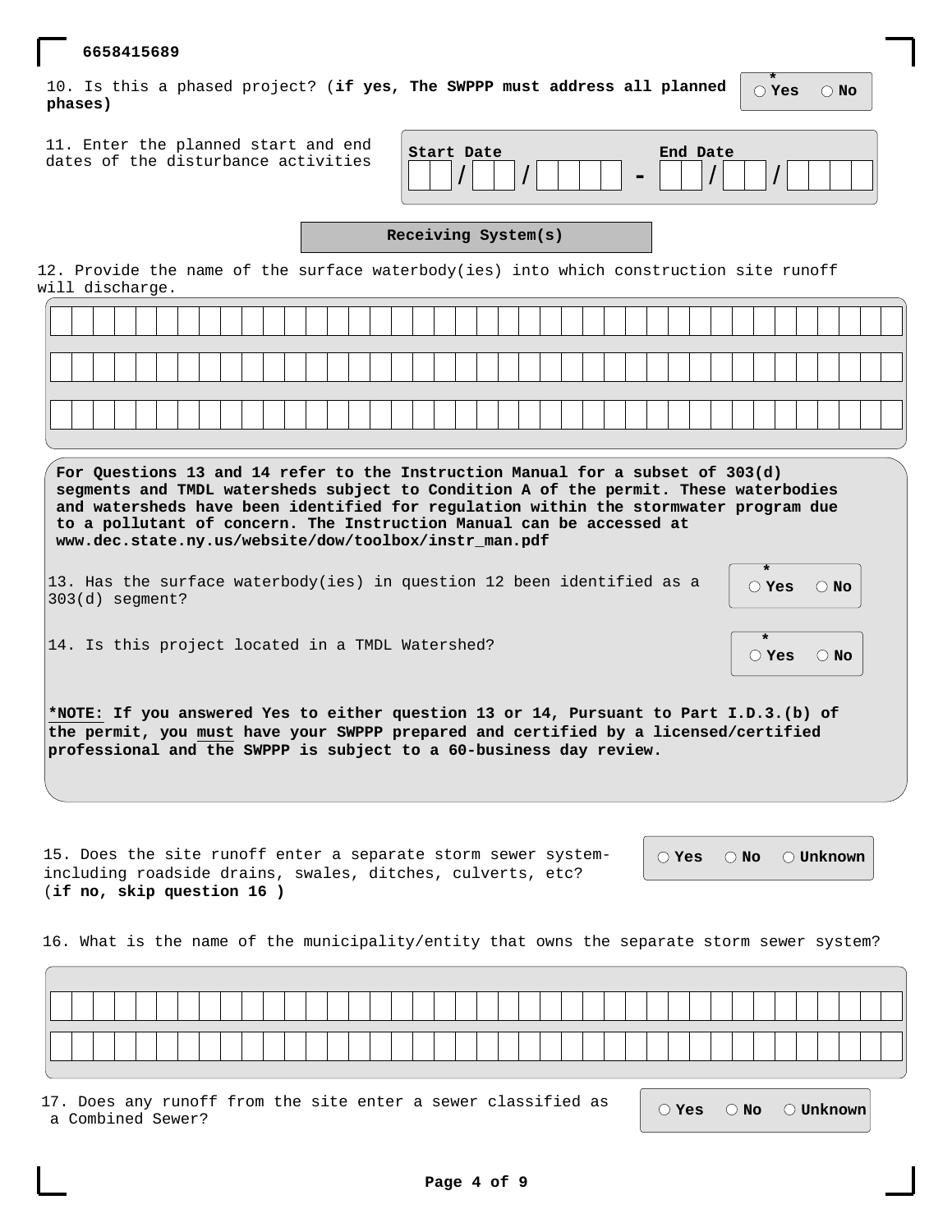**Stormwater Pollution Prevention Plan (SWPPP)**

18. Has the required Erosion and Sediment Control component of the SWPPP been developed in conformance with the current NYS Standards and Specifications for Erosion and Sediment Control (aka Blue Book) ?

19. Does this construction activity require the development of a SWPPP that includes Water Quality and Quantity Control components (Post-Construction Stormwater Management Practices) **If no, Skip question 20**

20. Have the Water Quality and Quantity Control components of the SWPPP been developed in comformance with the current NYS Stormwater Management Design Manual ?

**NOTE: If you answered no to question 18 or 20, Pursuant to Part I.D.3.(b) of the permit, you must have your SWPPP prepared and certified by a licensed/certified professional and \* the SWPPP is subject to a 60-business day review. Please provide further details in the details/comment section on the last page of this form.**

21. The Stormwater Pollution Prevention Plan (SWPPP) was prepared by:

**Professional Engineer (P.E.) Soil and Water Conservation District (SWCD) Registered Landscape Architect (R.L.A) Certified Professional in Erosion and Sediment Control (CPESC) Owner/Operator Other SWPPP Preparer Information (if different from Owner/Operator info)** SWPPP Preparer Contact Name (Last, Space, First) Mailing Address City State - Phone - | | | | | -Fax - | | | | -Email

|               | $\rightarrow$ |
|---------------|---------------|
| $\supset$ Yes | $\bigcirc$ No |

**Yes No**

**\* Yes No**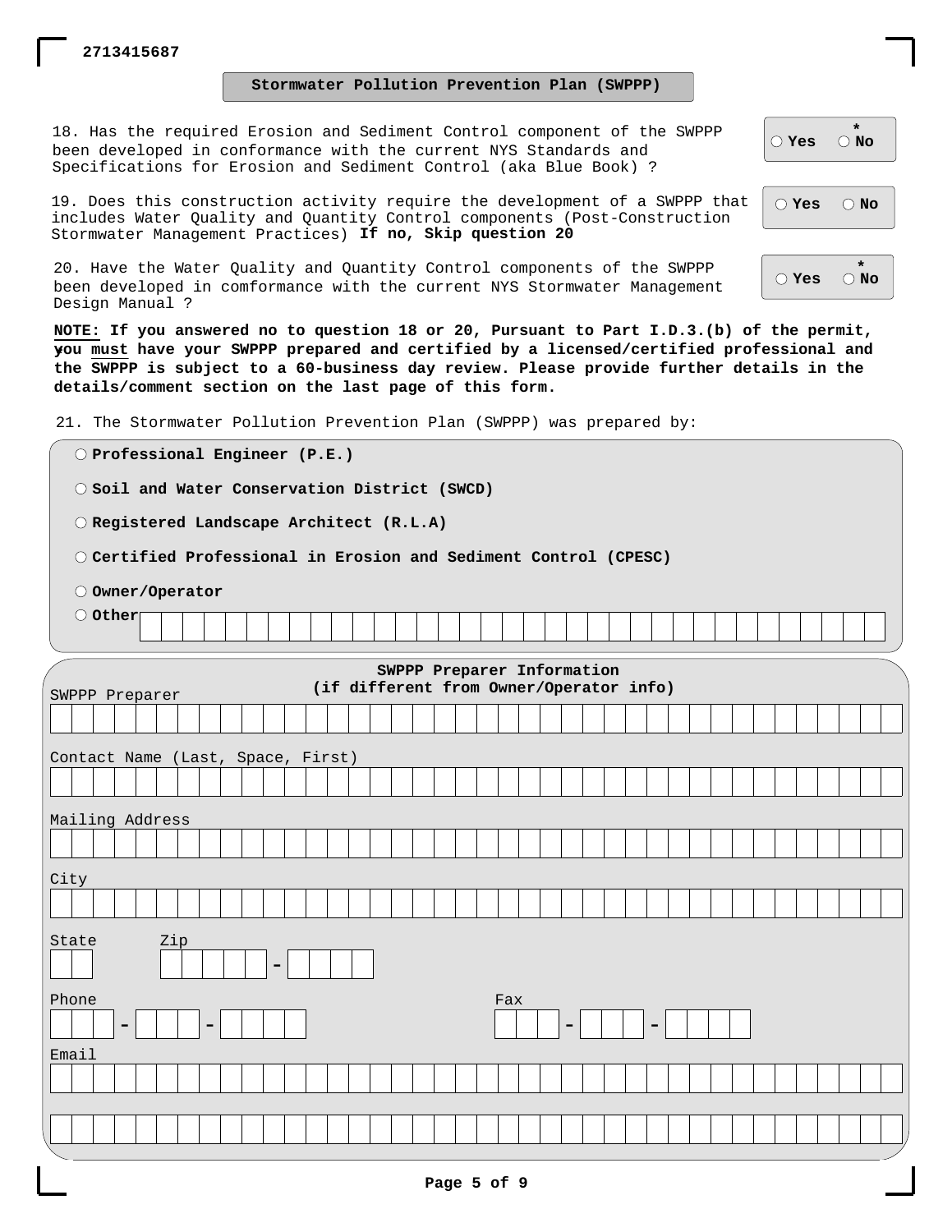**Stormwater Pollution Prevention Plan (SWPPP)**

## **Erosion and Sediment Control Practices**

22. Has a construction sequence schedule for the planned management practices been prepared? **We are all that the energy of the set of the set of**  $\theta$  $\theta$  $\theta$  $\theta$ 

23. Select **all** of the erosion and sediment control practices that will be employed on the project site.

|       |                                                                                                                                                | Temporary Structural                  |  |  |  |  |  |                |                                          |                         |                     |  |  |                    |                           |                  | Vegetative Measures              |  |  |  |  |  |  |  |  |  |  |  |  |  |
|-------|------------------------------------------------------------------------------------------------------------------------------------------------|---------------------------------------|--|--|--|--|--|----------------|------------------------------------------|-------------------------|---------------------|--|--|--------------------|---------------------------|------------------|----------------------------------|--|--|--|--|--|--|--|--|--|--|--|--|--|
|       |                                                                                                                                                | C Check Dams                          |  |  |  |  |  |                |                                          |                         |                     |  |  |                    |                           |                  | O Brush Matting                  |  |  |  |  |  |  |  |  |  |  |  |  |  |
|       |                                                                                                                                                | O Construction Road Stabilization     |  |  |  |  |  |                |                                          |                         |                     |  |  |                    |                           |                  | O Dune Stabilization             |  |  |  |  |  |  |  |  |  |  |  |  |  |
|       | O Dust Control                                                                                                                                 |                                       |  |  |  |  |  |                |                                          |                         | O Grassed Waterway  |  |  |                    |                           |                  |                                  |  |  |  |  |  |  |  |  |  |  |  |  |  |
|       | $\bigcirc$ Earth Dike                                                                                                                          |                                       |  |  |  |  |  |                |                                          |                         | $\bigcirc$ Mulching |  |  |                    |                           |                  |                                  |  |  |  |  |  |  |  |  |  |  |  |  |  |
|       | O Level Spreader                                                                                                                               |                                       |  |  |  |  |  |                |                                          | O Protecting Vegetation |                     |  |  |                    |                           |                  |                                  |  |  |  |  |  |  |  |  |  |  |  |  |  |
|       | O Perimeter Dike/Swale                                                                                                                         |                                       |  |  |  |  |  |                | O Recreation Area Improvement            |                         |                     |  |  |                    |                           |                  |                                  |  |  |  |  |  |  |  |  |  |  |  |  |  |
|       |                                                                                                                                                | O Pipe Slope Drain                    |  |  |  |  |  |                |                                          |                         |                     |  |  |                    | $\bigcirc$ Seeding        |                  |                                  |  |  |  |  |  |  |  |  |  |  |  |  |  |
|       |                                                                                                                                                | O Portable Sediment Tank              |  |  |  |  |  |                |                                          |                         |                     |  |  | $\bigcirc$ Sodding |                           |                  |                                  |  |  |  |  |  |  |  |  |  |  |  |  |  |
|       |                                                                                                                                                | Rock Dam                              |  |  |  |  |  |                |                                          |                         |                     |  |  |                    |                           |                  | O Straw/Hay Bale Dike            |  |  |  |  |  |  |  |  |  |  |  |  |  |
|       |                                                                                                                                                | ◯ Sediment Basin                      |  |  |  |  |  |                |                                          |                         |                     |  |  |                    |                           |                  | O Streambank Protection          |  |  |  |  |  |  |  |  |  |  |  |  |  |
|       |                                                                                                                                                | ◯ Sediment Traps                      |  |  |  |  |  |                |                                          |                         |                     |  |  |                    |                           |                  | O Temporary Swale                |  |  |  |  |  |  |  |  |  |  |  |  |  |
|       |                                                                                                                                                | $\bigcirc$ Silt Fence                 |  |  |  |  |  |                |                                          |                         |                     |  |  |                    |                           |                  | $\bigcirc$ Topsoiling            |  |  |  |  |  |  |  |  |  |  |  |  |  |
|       | O Stabilized Construction Entrance<br>O Storm Drain Inlet Protection<br>$\bigcirc$ Straw/Hay Bale Dike<br>O Temporary Access Waterway Crossing |                                       |  |  |  |  |  |                | $\bigcirc$ Vegetating Waterways          |                         |                     |  |  |                    |                           |                  |                                  |  |  |  |  |  |  |  |  |  |  |  |  |  |
|       |                                                                                                                                                |                                       |  |  |  |  |  |                | Permanent Structural                     |                         |                     |  |  |                    |                           |                  |                                  |  |  |  |  |  |  |  |  |  |  |  |  |  |
|       |                                                                                                                                                |                                       |  |  |  |  |  |                |                                          |                         |                     |  |  |                    |                           |                  |                                  |  |  |  |  |  |  |  |  |  |  |  |  |  |
|       |                                                                                                                                                |                                       |  |  |  |  |  | O Debris Basin |                                          |                         |                     |  |  |                    |                           |                  |                                  |  |  |  |  |  |  |  |  |  |  |  |  |  |
|       | O Temporary Stormdrain Diversion                                                                                                               |                                       |  |  |  |  |  |                |                                          | $\bigcirc$ Diversion    |                     |  |  |                    |                           |                  |                                  |  |  |  |  |  |  |  |  |  |  |  |  |  |
|       | $\bigcirc$ Temporary Swale                                                                                                                     |                                       |  |  |  |  |  |                | $\bigcirc$ Grade Stabilization Structure |                         |                     |  |  |                    |                           |                  |                                  |  |  |  |  |  |  |  |  |  |  |  |  |  |
|       |                                                                                                                                                | $\circlearrowright$ Turbidity Curtain |  |  |  |  |  |                |                                          |                         |                     |  |  |                    | O Land Grading            |                  |                                  |  |  |  |  |  |  |  |  |  |  |  |  |  |
|       |                                                                                                                                                | O Water bars                          |  |  |  |  |  |                |                                          |                         |                     |  |  |                    |                           |                  | $\bigcirc$ Lined Waterway (Rock) |  |  |  |  |  |  |  |  |  |  |  |  |  |
|       |                                                                                                                                                |                                       |  |  |  |  |  |                |                                          |                         |                     |  |  |                    |                           |                  | O Paved Channel (Concrete)       |  |  |  |  |  |  |  |  |  |  |  |  |  |
|       |                                                                                                                                                | Biotechnical                          |  |  |  |  |  |                |                                          |                         |                     |  |  |                    |                           |                  | $\bigcirc$ Paved Flume           |  |  |  |  |  |  |  |  |  |  |  |  |  |
|       |                                                                                                                                                | O Brush Matting                       |  |  |  |  |  |                |                                          |                         |                     |  |  |                    |                           | O Retaining Wall |                                  |  |  |  |  |  |  |  |  |  |  |  |  |  |
|       |                                                                                                                                                | $\bigcirc$ Wattling                   |  |  |  |  |  |                |                                          |                         |                     |  |  |                    | O Riprap Slope Protection |                  |                                  |  |  |  |  |  |  |  |  |  |  |  |  |  |
|       |                                                                                                                                                |                                       |  |  |  |  |  |                |                                          |                         |                     |  |  |                    |                           |                  | O Rock Outlet Protection         |  |  |  |  |  |  |  |  |  |  |  |  |  |
| Other |                                                                                                                                                |                                       |  |  |  |  |  |                |                                          |                         |                     |  |  |                    |                           |                  | O Streambank Protection          |  |  |  |  |  |  |  |  |  |  |  |  |  |
|       |                                                                                                                                                |                                       |  |  |  |  |  |                |                                          |                         |                     |  |  |                    |                           |                  |                                  |  |  |  |  |  |  |  |  |  |  |  |  |  |
|       |                                                                                                                                                |                                       |  |  |  |  |  |                |                                          |                         |                     |  |  |                    |                           |                  |                                  |  |  |  |  |  |  |  |  |  |  |  |  |  |
|       |                                                                                                                                                |                                       |  |  |  |  |  |                |                                          |                         |                     |  |  |                    |                           |                  |                                  |  |  |  |  |  |  |  |  |  |  |  |  |  |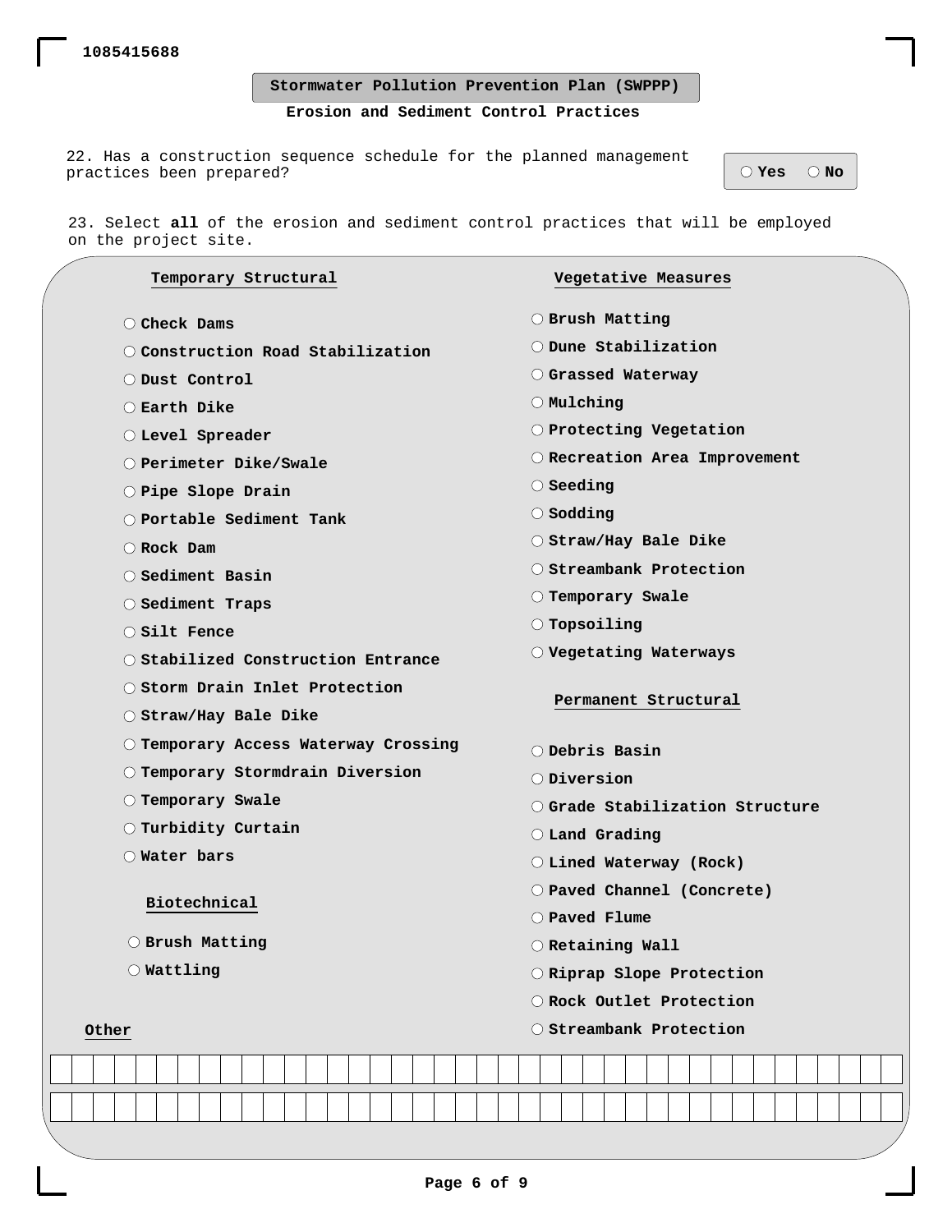## **Stormwater Pollution Prevention Plan (SWPPP)**

**Water Quality and Quantity Control**

## **Important:Completion of Questions 24-30 is not required if the project:**

Disturbs less than 5 acres and is planned for single-family residential homes(including subdivisions) or construction on agricultural property and does not have a discharge to a 303(d) water or is not located within a TMDL watershed.

Additionally, sites where there will be no future impervious area within the disturbed area and that do not have a change(pre to post development)in hydrology do not need to complete questions 24-30.

24. Indicate **all** the permanent Stormwater Management Practice(s) that will be installed on this site

**Post Construction Stormwater Management Practices**

Ponds

**Micropool Extended Detention (P-1)**

**Wet Pond (P-2)**

**Wet Extended Detention (P-3)**

**Multiple Pond System (P-4)**

**Pocket Pond (P-5)**

Filtering

**Surface Sand Filter (F-1)**

**Underground Sand Filter (F-2)**

**Perimeter Sand Filter (F-3)**

**Organic Filter (F-4)**

**Bioretention (F-5) Dry Swale (O-1)**

Wetlands

**Shallow Wetland (W-1)**

**Extended Detention Wetland (W-2)**

**Pond/Wetland System (W-3)**

**Pocket Wetland (W-4)**

#### Infiltration

**Infiltration Trench (I-1)**

**Infiltration Basin (I-2)**

**Dry Well (I-3)**

Open Channels

**Wet Swale (O-2)**

**Other**

**Describe other stormwater management practices not listed above or explain any deviations from the technicial standards. If the SWPPP does not conform to the technicial standards, the SWPPP must be prepared and certified by a licensed/certified professional and is subject to a 60-business day review.**

**Has a long term Operation and Maintenance plan for the post construction management practices been developed?**

**Yes No**

| If Yes, Identify the entity responsible for the long term Operation and Maintenance |  |  |  |  |
|-------------------------------------------------------------------------------------|--|--|--|--|
|-------------------------------------------------------------------------------------|--|--|--|--|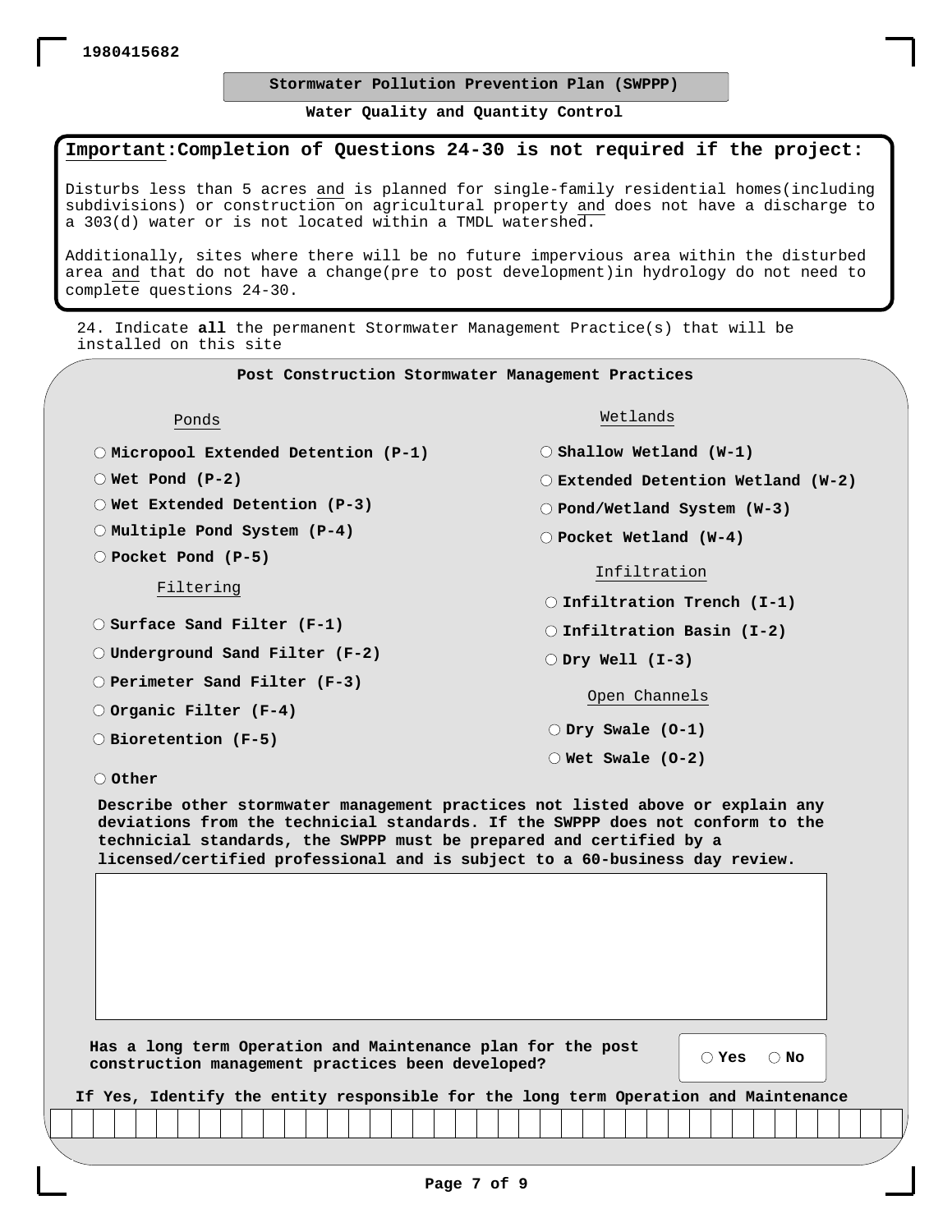**1867415686**

**Water Quality and Quantity Control Stormwater Pollution Prevention Plan (SWPPP)**

25. Provide the total water quality volume required and the total provided for the site.

| Total Water Quality Volume (WQv) |              |
|----------------------------------|--------------|
| WQv Required                     | WQv Provided |
| acre-feet                        | acre-feet    |

26. Provide the following Unified Stormwater Sizing Criteria for the site.

| Total Channel Protection Storage Volume (CPv) - Extended detention of                                                                                                                                                                                       |          |  |  |  |  |  |  |  |
|-------------------------------------------------------------------------------------------------------------------------------------------------------------------------------------------------------------------------------------------------------------|----------|--|--|--|--|--|--|--|
| post-developed 1 year, 24 hour storm event                                                                                                                                                                                                                  |          |  |  |  |  |  |  |  |
| CPv Required<br>CPv Provided                                                                                                                                                                                                                                |          |  |  |  |  |  |  |  |
| acre-feet<br> acre-feet                                                                                                                                                                                                                                     |          |  |  |  |  |  |  |  |
| The need to provide for channel protection has been waived because<br>$\circ$ Site discharges directly to fourth order stream or larger                                                                                                                     |          |  |  |  |  |  |  |  |
| Total Overbank Flood Control Criteria (Qp) - Peak discharge rate for the 10 year storm                                                                                                                                                                      |          |  |  |  |  |  |  |  |
| Pre-Development<br>Post-development                                                                                                                                                                                                                         |          |  |  |  |  |  |  |  |
| CFS<br>CFS                                                                                                                                                                                                                                                  |          |  |  |  |  |  |  |  |
| Total Extreme Flood Control Criteria (Qf) - Peak discharge rate for the 100 year storm                                                                                                                                                                      |          |  |  |  |  |  |  |  |
| Pre-Development<br>Post-development<br>CFS<br>CFS                                                                                                                                                                                                           |          |  |  |  |  |  |  |  |
| The need to provide for flood control has been waived because                                                                                                                                                                                               |          |  |  |  |  |  |  |  |
| O Site discharges directly to fourth order stream or larger                                                                                                                                                                                                 |          |  |  |  |  |  |  |  |
| $\circlearrowright$ Downstream analysis reveals that flood control is not required                                                                                                                                                                          |          |  |  |  |  |  |  |  |
|                                                                                                                                                                                                                                                             |          |  |  |  |  |  |  |  |
| IMPORTANT: For questions 27 and 28 impervious area should be calculated considering the<br>project site and all offsite areas that drain to the post-construction stormwater<br>management practice(s) (Total Drainage Area = Project Site + Offsite areas) |          |  |  |  |  |  |  |  |
| 27. Pre-Construction Impervious Area - As a percent of the Total<br>Drainage Area enter the percentage of the existing impervious areas<br>before construction begins.                                                                                      | <u>န</u> |  |  |  |  |  |  |  |
| 28. Post-Construction Impervious Area - As a percent of the Total<br>Drainage Area enter the percentage of the future impervious areas that<br>will be created/remain on the site after completion of construction.                                         | ᡩ        |  |  |  |  |  |  |  |
| 29. Indicate the total number of permanent stormwater management<br>practices to be installed                                                                                                                                                               |          |  |  |  |  |  |  |  |
| 30. Provide the total number of stormwater discharge points from the<br>site (include discharges to either surface waters or to seperate<br>storm sewer systems)                                                                                            |          |  |  |  |  |  |  |  |